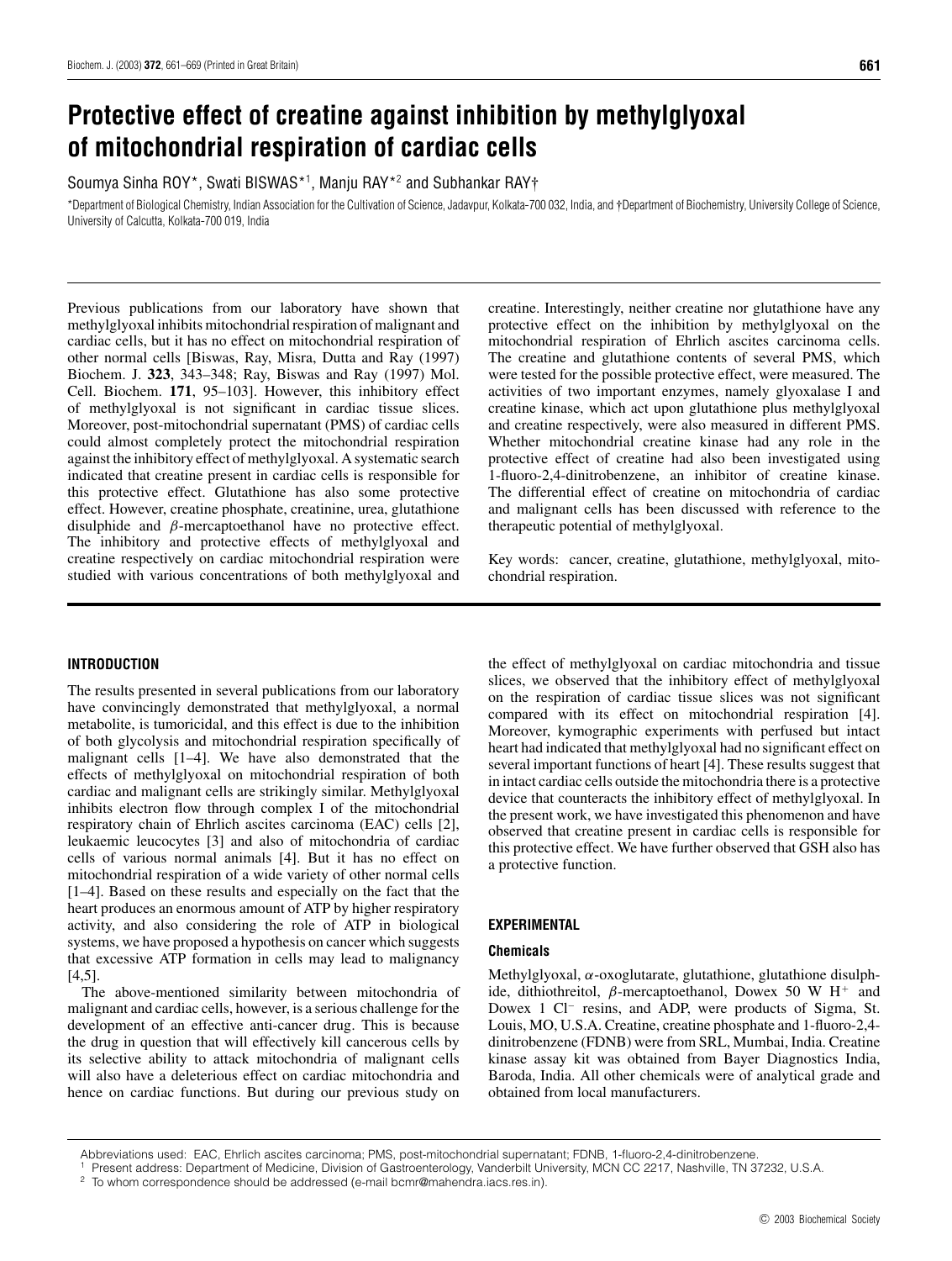## **Preparation of mitochondria and post-mitochondrial supernatant (PMS)**

All operations were carried out at 0–4 *◦*C unless mentioned otherwise.

#### Goat heart

Goat heart was obtained from a local slaughterhouse. The mitochondria were prepared basically by the method of Smith [6]. The heart tissue was made free from fat and connective tissues and was washed several times in buffer (hereinafter referred to as buffer) containing 0.25 M sucrose, 10 mM Tris/HCl, 1 mM sodium succinate and 0.2 mM EDTA, with the pH finally adjusted to 7.8. A 15 g portion was very finely minced with scissors. It was then homogenized in 90 ml of buffer using a loosely fitting glass/teflon Potter–Elvehjem homogenizer. When the heart tissues were no longer discernible, the homogenization was continued up to 10 up-and-down strokes of the pestle. The homogenate, after adjusting the pH to 7.4 by dropwise addition of 1 M KOH, was centrifuged for 20 min at 1200 *g*. The supernatant was decanted carefully so that the loosely packed fluffy layer was not disturbed. The pellet along with the fluffy layer was retained. The pH of the supernatant was adjusted to 7.4 if necessary with dropwise addition of 1 M KOH. It was then centrifuged for 15 min at 26 000 *g*. Again, the supernatant was decanted carefully so that the loosely packed fluffy layer was not disturbed, and retained. This is essentially the PMS that was used for further study.

The centrifuge tubes containing the pellet along with the fluffy layer were gently shaken and the solution was decanted to remove the loosely packed damaged mitochondria. After wiping out the adhering materials at the top of the centrifuge tube with tissue paper, the tightly packed bottom layer containing mitochondria was suspended in 30 ml of buffer and gently homogenized by hand with a Potter–Elvehjem homogenizer and retained (suspension A).

The pellet along with the fluffy layer obtained after 1200 *g* centrifugation as mentioned earlier was suspended in 60 ml of buffer and homogenized in a Potter–Elvehjem homogenizer with five up-and-down strokes. The suspension was centrifuged at 1200 *g* for 20 min and the pellet was discarded. The supernatant was centrifuged at 26 000 *g* for 15 min. The supernatant along with the loosely packed pellet was discarded. The tightly packed mitochondria were suspended in 20 ml of buffer and homogenized by hand in a Potter–Elvehjem homogenizer and mixed with the above-mentioned suspension A. The mixed suspension was centrifuged at 26 000 *g* for 15 min. After discarding the supernatant along with the loosely packed pellet, the tightly packed pellet was suspended in the minimum volume of buffer possible and this mitochondrial suspension was used for respiratory studies. This mitochondrial preparation could also be stored in small aliquots at – 20 *◦*C for further use. We usually performed experiments for measuring respiration with freshly prepared mitochondria. For repeat experiments, once-thawed mitochondria were used. The results were more or less similar.

#### Rat heart

Heart tissue from a freshly killed animal was rinsed in the buffer and minced. The minced tissue was suspended in 6 vol. (w/v) of the buffer and homogenized in a Potter–Elvehjem homogenizer with 10 up-and-down strokes. The homogenate was centrifuged at 800 *g* for 10 min. The pellet and the turbid suspension at the bottom of the centrifuge tubes were rejected. The supernatant was centrifuged at 8000 *g* for 10 min. The clear supernatant (PMS) was retained. After rejecting the loosely packed pellet, the

mitochondrial pellet was suspended in the buffer and centrifuged at 8000 *g* for 10 min. After rejecting the supernatant, the mitochondria were suspended in a minimum volume of the buffer and were used for respiratory study. Mouse and chicken heart mitochondria and PMS were also prepared by the method similar to that of rat heart.

EAC mitochondria were prepared as described previously [2]. For the preparation of EAC cell PMS, 2 ml of packed cells were suspended in 12 ml of 20 mM Tris/HCl buffer, pH 7.4 and homogenized in a Potter–Elvehjem homogenizer with 15 up-anddown strokes and the suspension was centrifuged at 2000 *g* for 10 min and the pellet was rejected. The supernatant was centrifuged at 15 000 *g* for 15 min. After rejecting the pellet, the supernatant was retained and used as EAC cell PMS.

## **Preparation of muscle PMS**

Skeletal muscle of goat was minced, suspended in 6 vol. (w/v) of the buffer and homogenized in a Potter–Elvehjem homogenizer with 15 up-and-down strokes. The homogenate was centrifuged at 2000 *g* for 10 min and the pellet was rejected. The supernatant was centrifuged at 20000 **g** for 20 min. After rejecting the pellet, the supernatant was saved and used as PMS.

The rat and chicken muscle PMS were prepared in an identical fashion. The goat liver, kidney and spleen PMS are essentially the supernatants that were obtained after the preparation of mitochondria of the respective organs, the preparations of which were described previously [4].

#### **Partial purification of the 'protecting factor' from heart PMS**

A portion of the PMS was heated in a boiling-water bath for 1.5 min, cooled and centrifuged for 10 min at 10000 *g*. After rejecting the denatured protein, the supernatant was treated with activated charcoal (35 mg/ml of the supernatant), mixed and centrifuged. The fine charcoal particles present in the supernatant was removed by filtration. The filtrate was retained and used for further study.

For resin treatment, to a 2 ml portion of the above-mentioned charcoal-treated PMS of goat heart, 0.2 g of either Dowex 50 W H<sup>+</sup> or Dowex 1 Cl<sup>−</sup> was added and mixed. The suspensions were filtered and used for further study. The PMS was dialysed in the buffer for a total period of 6 h; three times with 200 ml of the buffer/1 ml of PMS.

#### **Preparation of tissue slices**

Thin sections of cardiac tissue of goat was made with a razor blade in a cold room at 4 *◦*C. The preparation took 2–3 min [7].

#### **Measurement of respiration**

Oxygen consumption was measured with a Gilson oxygraph fitted with a Clark electrode. The respiratory medium for mitochondria contained, in a total volume of 2 ml, 125 mM sucrose, 50 mM KCl, 5 mM Hepes buffer (pH 7.2), 2 mM  $KH_2PO_4$ , 1 mM  $MgCl_2$ and the respiratory substrate, usually 10 mM *α*-oxoglutarate, and mitochondria. The mitochondrial protein in the medium was 0.15– 0.25 mg or 0.5–0.8 mg for cardiac and EAC cell mitochondria respectively. The temperature of the incubation medium was 30 *◦* C. Other additions are mentioned in the Figure legends. After the indicated periods of time, ADP (0.5 mM, final concentration) was added to start phosphorylating respiration. The respiratory control ratio for mitochondria was usually 7.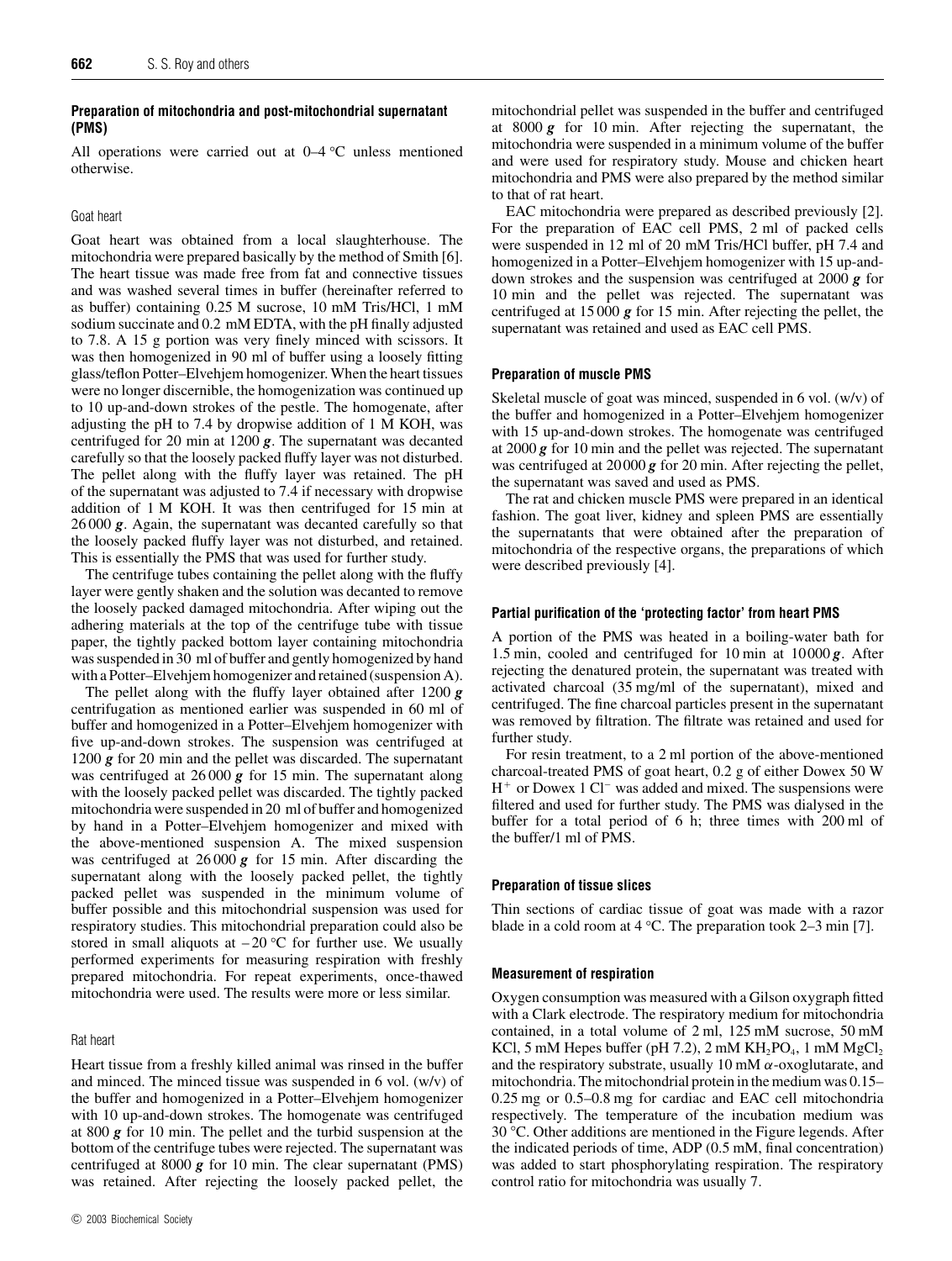

**Figure 1 Effect of methylglyoxal on the respiration of tissue slices and mitochondria of goat heart**

The figure shows the direct oxygraph tracings of typical experiments. Details of the incubation conditions are described in the Experimental section. Addition of compounds is indicated in the respective tracings. The numbers along the tracings without parentheses and within parentheses represent the rate of oxygen consumption (ng-atom/min and ng-atom/min per mg of protein respectively). Abbreviations: S, slices; M, mitochondria;  $α$ -OG,  $α$ -oxoglutarate; MG, methylglyoxal.

Oxygen consumption by tissue slices ( $\approx$  13 mg) was measured in the above-mentioned respiratory medium with 3 mM D-glucose as respiratory substrate, but containing no ADP.

#### **Estimation of methylglyoxal, creatine, GSH and protein**

Methylglyoxal was measured by 2,4-dinitrophenylhydrazinealkali colour reaction [8]. Creatine was measured by *α*-naphtholdiacetyl colour reaction [9]. Glutathione was measured according to method I as described by Akerboom and Sies [10]. Protein was estimated by the method of Lowry et al. as described by Layne [11].

#### **Assay of glyoxalase I and creatine kinase**

Glyoxalase I was assayed by monitoring the formation of *S*-Dlactoylglutathione at 240 nm [12]. Creatine kinase was assayed by monitoring the formation of NADPH at 340 nm as per the instructions of the manufacturer of the assay kit (Bayer Diagnostics India). The reaction mixture contained, in a total volume of 1 ml, 25  $\mu$ mol of Tris/HCl buffer, pH 7.2, 2.5  $\mu$ mol of magnesium acetate, 5 *µ*mol of *N*-acetyl-L-cysteine, 0.5 *µ*mol of ADP, 1.25  $\mu$ mol of AMP, 0.5  $\mu$ mol of NADP, 5  $\mu$ mol of D-glucose, 2.5 nmol of diadenosine pentaphosphate,  $0.5 \mu$ mol of EDTA, 7.5  $\mu$ mol of creatine phosphate, 8.5 units of hexokinase and 5 units of glucose-6-phosphate dehydrogenase. After 2 min of incubation at 30 *◦*C an appropriately diluted aliquot of different PMS was added and the change in absorbance was noted from the end of first minute to the end of fifth minute.

The activity of both glyoxalase I and creatine kinase is defined as the amount of the enzyme which forms  $1 \mu$ mol of the product/min under standard condition of the assay. The specific activity is the units of activity/mg of protein.

The inhibitory effect of FDNB on mitochondrial creatine kinase of both goat heart and EAC cells was tested in the same assay system for creatine kinase as described above. In the assay medium, either goat heart mitochondria (4 *µ*g of protein) or EAC cell mitochondria (0.26 mg of protein) was added. FDNB was dissolved in 80% ethanol. Appropriate controls with the assay medium containing FDNB but no mitochondria were maintained. Moreover, the amount of ethanol that had been transferred in the assay medium had no effect.

## **RESULTS**

## **Protection of mitochondrial respiration by goat heart PMS against methylglyoxal inhibition**

As mentioned before, methylglyoxal strongly inhibits mitochondrial respiration of EAC cells [1,2] and leukaemic leucocytes [3], but it has no inhibitory effect on mitochondrial respiration of several types of normal cell [1–4]. However, similar to malignant cells, methylglyoxal strongly inhibits the mitochondrial respiration of cardiac cells [4]. In contrast to mitochondria, methylglyoxal has no significant inhibitory effect on the respiration of cardiac tissue slices. Moreover, it has no effect on several important functions of perfused toad heart [4].

These observations prompted us to investigate the mechanism of this protective action against methylglyoxal inhibition in intact cardiac cells. In Figure 1, traces a–c clearly show that methylglyoxal up to a concentration of 10 mM has no effect on slices of goat heart. But methylglyoxal at 1 and 2 mM inhibits the mitochondrial respiration of goat heart to the extents of 60 and 85% respectively (Figure 1, traces e and f). Interestingly, in the presence of  $200 \mu l$  of PMS of goat heart,  $2 \text{ mM}$  methylglyoxal almost completely failed to inhibit the mitochondrial respiration (Figure 1, trace g).

## **Effect of different tissue PMS on the inhibition of heart mitochondrial respiration by methylglyoxal**

The effect of PMS of different tissues on the inhibition of goat heart mitochondrial respiration by methylglyoxal was investigated. Table 1 shows that the maximum protective effect was observed with PMS of goat skeletal muscle. An almost complete protective effect had been observed by goat skeletal muscle PMS against methylglyoxal inhibition. Protection by goat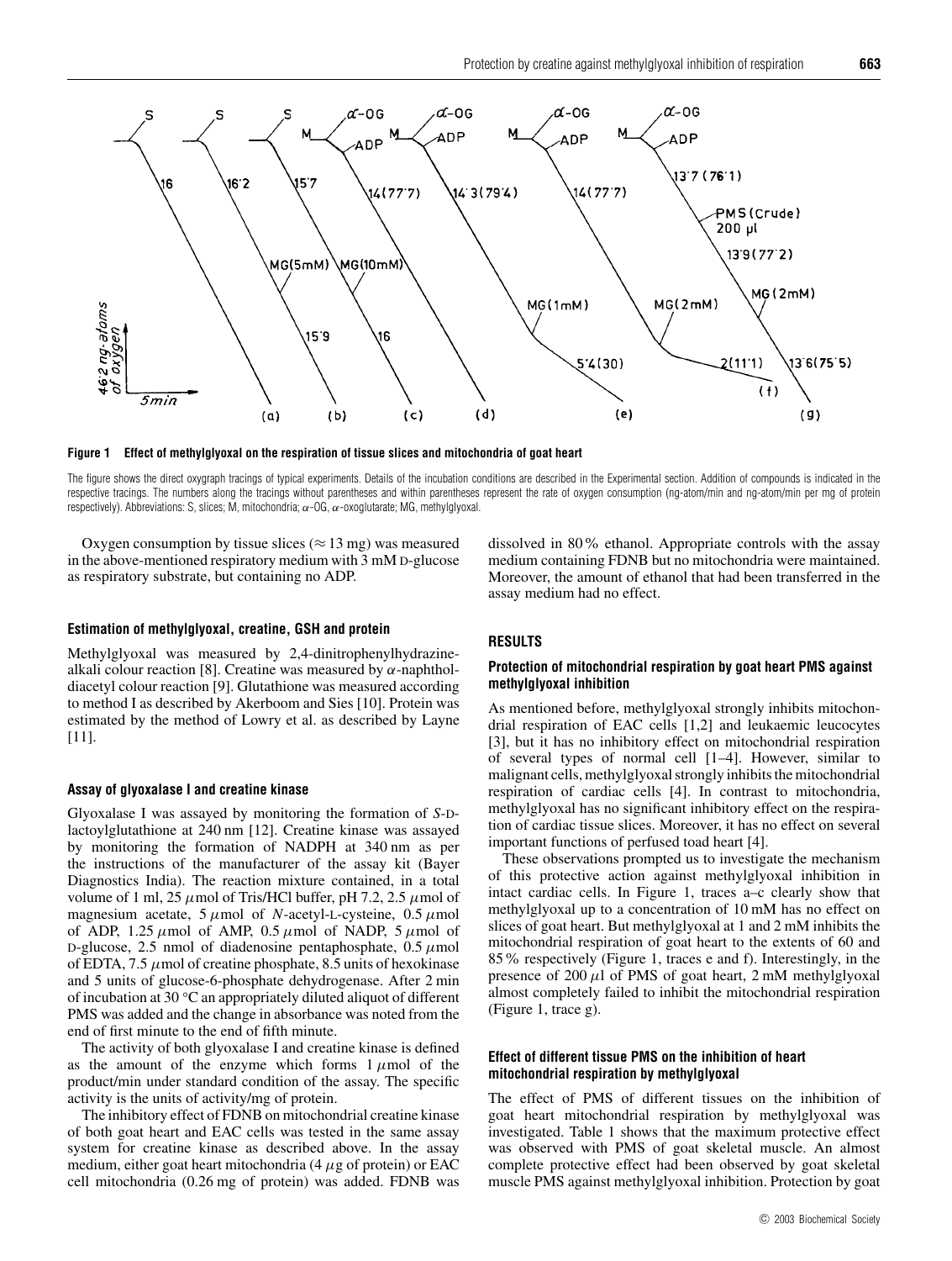#### **Table 1 Effect of different tissue PMS on the inhibition of goat heart mitochondrial respiration by methylglyoxal**

After addition of ADP, the oxygen consumption was monitored for at least 10 min. The final concentration of methylglyoxal was 3 mM where added. A 200  $\mu$ l aliquot of PMS was added to 2 ml of the incubation mixture. The data are means  $\pm$  S.D. from four experiments. Other conditions of the assay are described in the Experimental section.

|                 | Rate of oxygen consumption (ng-atom of oxygen/min) |                              |  |
|-----------------|----------------------------------------------------|------------------------------|--|
| Addition of PMS | Before methylglyoxal addition                      | After methylglyoxal addition |  |
| No PMS          | $18.2 + 1.3$                                       | $1.2 + 0.2$                  |  |
| Goat            |                                                    |                              |  |
| Skeletal muscle | $19.2 + 1.6$                                       | $18.7 + 1.0$                 |  |
| Heart           | $18.6 + 1.2$                                       | $17.0 + 1.1$                 |  |
| Liver           | $18.3 + 1.6$                                       | $8.9 + 0.9$                  |  |
| Kidney          | $19.0 + 1.7$                                       | $4.7 + 0.7$                  |  |
| Spleen          | $18.9 + 1.3$                                       | $3.8 + 0.4$                  |  |
| Rat             |                                                    |                              |  |
| Skeletal muscle | $18.8 + 1.8$                                       | $17.5 + 1.3$                 |  |
| Heart           | $18.5 + 1.1$                                       | $16.3 + 1.1$                 |  |
| Liver           | $19.3 + 1.4$                                       | $8.2 + 1.0$                  |  |
| Chicken         |                                                    |                              |  |
| Skeletal muscle | $19.3 + 1.7$                                       | $18.5 + 1.2$                 |  |
| Heart           | $19.3 + 1.2$                                       | $17.5 + 1.5$                 |  |
| EAC             | $19.5 + 1.4$                                       | $1.5 + 0.3$                  |  |

heart PMS was also nearly to the same extent. The effect of PMS of skeletal muscle and heart of rat and chicken was also quantitatively similar to the effect of goat heart and skeletal muscle PMS. However, PMS of liver, kidney and spleen had moderate to little protective effect. Moreover, PMS of EAC cells had no protective effect (Table 1).

A similar experiment was performed with rat heart mitochondria and PMS of different tissues of rat and similar results were obtained. Moreover, PMS of goat heart and skeletal muscle could completely protect the mitochondrial respiration of rat heart against methylglyoxal inhibition (results not shown).

#### **Attempts to identify the protecting factor(s) in tissue PMS**

In order to identify the protecting factor(s) present in PMS of different tissues, especially in heart and skeletal muscle, we subjected the PMS to heat, charcoal and resin treatment and also dialysed the PMS; the details of this are described in the Experimental section. When these differently treated PMS were tested for their possible protecting effects of mitochondrial respiration against methylglyoxal inhibition, it was observed that the PMS, after heat, charcoal and  $H<sup>+</sup>$  resin treatment, could retain almost full protective activity. But the PMS that were subjected to dialysis and Cl<sup>−</sup> resin treatment lost their protective abilities almost completely (Table 2).

The above-mentioned experiment suggests that the protecting factor is a non-protein, heat-stable, low-molecular-mass compound with a positive charge, which tempted us to search for compounds with these properties, which are abundant in cardiac and skeletal muscle tissue [13].

## **Protective effect of creatine against methylglyoxal inhibition of mitochondrial respiration**

The above-mentioned properties of PMS prompted us to investigate whether creatine and/or creatine phosphate is/are responsible for the protecting effect of PMS, since these two compounds

#### **Table 2 Protective effect of goat heart PMS after different treatments**

The assay conditions were similar to those in Table 1. Where indicated, the final concentration of methylglyoxal in the assay medium was 2 mM. The volume of differently treated PMS solutions was 200  $\mu$ I in each case. The total volume of the reaction mixture was 2 ml. The data are means  $+$  S.D. from four experiments.

|                                                         | Rate of oxygen consumption (ng-atom of oxygen/min) |                                    |  |
|---------------------------------------------------------|----------------------------------------------------|------------------------------------|--|
| Addition of PMS                                         | Without addition of<br>methylglyoxal               | After addition of<br>methylglyoxal |  |
| None                                                    | $15.2 + 1.1$                                       | $3.5 + 0.3$                        |  |
| PMS, untreated                                          | $17.0 + 1.3$                                       | $16.8 + 1.1$                       |  |
| PMS, after heat treatment                               | $17.3 + 1.1$                                       | $17.0 + 1.3$                       |  |
| PMS, after heat and<br>charcoal treatment               | $16.8 + 1.0$                                       | $16.5 + 1.1$                       |  |
| PMS, after heat, charcoal and<br>$H^+$ resin treatment  | $16.2 + 1.1$                                       | $15.8 + 0.9$                       |  |
| PMS, after dialysis                                     | $16.0 + 0.9$                                       | $4.5 + 0.5$                        |  |
| PMS, after heat, charcoal<br>treatment and dialysed     | $15.8 + 0.9$                                       | $4.0 + 0.3$                        |  |
| PMS, after heat, charcoal and<br>$Cl^-$ resin treatment | $15.6 + 1.0$                                       | $3.6 + 0.2$                        |  |

#### **Table 3 Protective effect of creatine against inhibition of goat heart mitochondrial respiration by methylglyoxal**

Assay conditions were similar to those in Table 1. Where indicated, 1.25 mM methylglyoxal was present in the assay medium. Data are means  $+$  S.D. from four experiments.

|                                   | Rate of oxygen consumption (ng-atom of oxygen/min) |                                    |  |
|-----------------------------------|----------------------------------------------------|------------------------------------|--|
| Addition                          | Before addition of<br>methylglyoxal                | After addition of<br>methylglyoxal |  |
| None                              | $12.5 + 1.0$                                       | $4.0 + 0.4$                        |  |
| Creatine (10 mM)                  | $12.3 + 1.2$                                       | $12.0 + 1.0$                       |  |
| Creatine phosphate (10 mM)        | $12.0 + 1.3$                                       | $3.5 + 0.4$                        |  |
| Creatinine (10 mM)                | $12.8 + 1.5$                                       | $3.9 + 0.5$                        |  |
| Urea (10 mM)                      | $12.8 + 1.1$                                       | $3.9 + 0.3$                        |  |
| GSH (3.5 mM)                      | $12.8 + 1.3$                                       | $9.1 + 0.7$                        |  |
| Glutathione disulphide (3.5 mM)   | $13.0 + 1.6$                                       | $4.2 + 0.5$                        |  |
| Dithiothreitol (3.5 mM)           | $12.4 + 1.4$                                       | $3.4 + 0.4$                        |  |
| $\beta$ -Mercaptoethanol (3.5 mM) | $12.9 + 1.1$                                       | $4.4 + 0.3$                        |  |

are known to be abundantly present in tissues of heart and skeletal muscle. We also tested other compounds, e.g. creatinine, urea, GSH etc., for their possible protective ability. Table 3 shows that creatine strongly protected mitochondrial respiration against methylglyoxal inhibition. Of all the other compounds tested, GSH has a significant protective effect. Methylglyoxal at a concentration of 1.25 mM inhibits the respiration to about 70%. This inhibition was almost completely protected by 10 mM creatine; whereas, GSH reduced this inhibition to the extent of 30%. Other compounds tested had no effect on the oxygen consumption by goat heart mitochondria or on the inhibition by methylglyoxal (Table 3).

## **Tests for the possible utilization of methylglyoxal in the presence of GSH and reaction of methylglyoxal with creatine**

With GSH as the co-substrate, glyoxalase I could convert methylglyoxal to *S*-D-lactoylglutathione [14], thereby reducing the inhibitory effect of methylglyoxal. So we tested the utilization of methylglyoxal in the presence of GSH under conditions that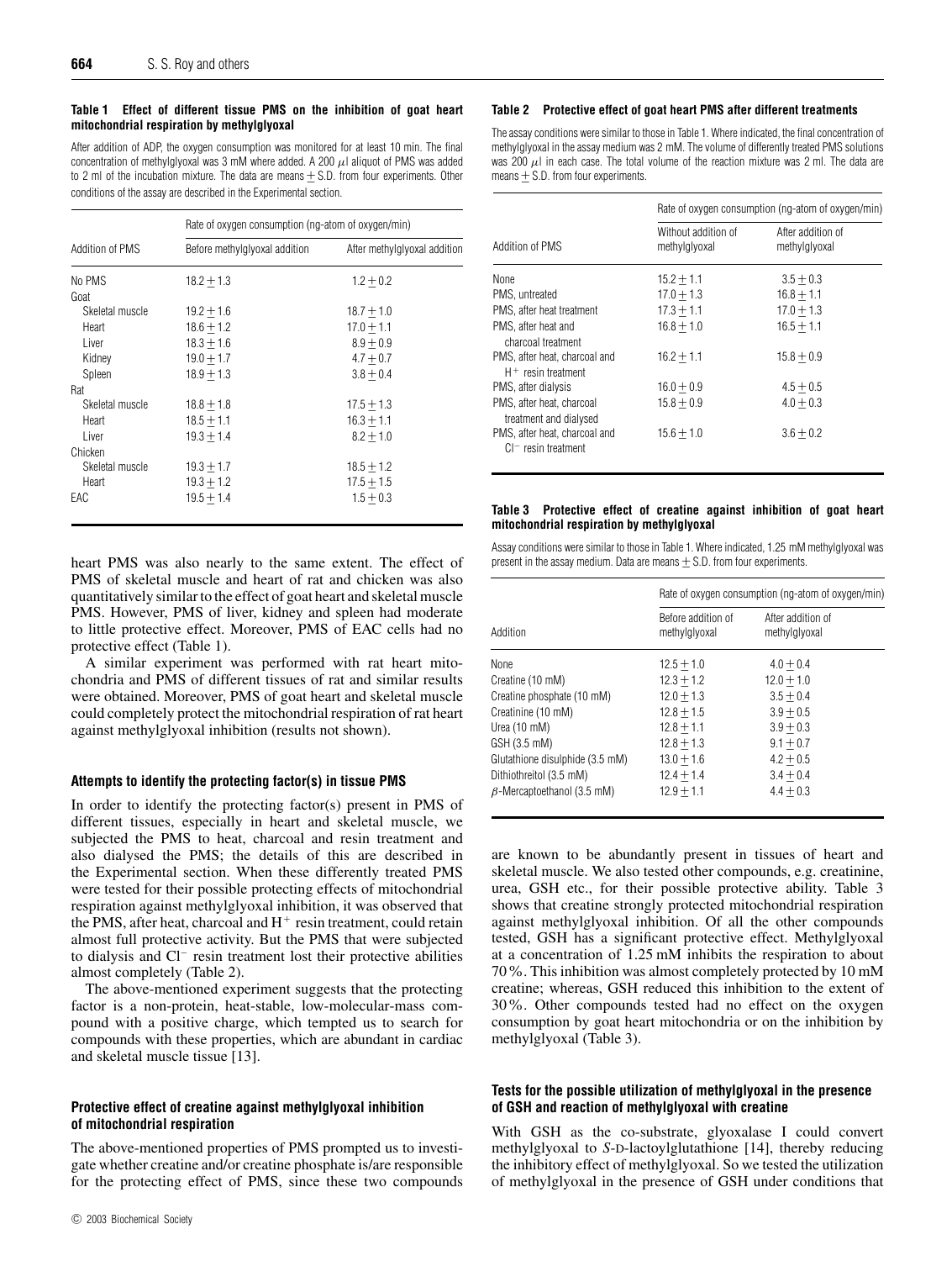

**Figure 2 Protective effect of creatine on methylglyoxal inhibition of mitochondrial respiration of goat heart**

(A) Direct oxygraph tracings of a typical experiment. The final concentration of methylglyoxal (MG) in the incubation medium was 2 mM; CR, creatine. (**B**) Oxygen consumption in the absence (O) and presence (●) of 10 mM creatine with various concentrations of methylglyoxal as indicated. The results are means  $\pm$  S.D. from four experiments. The other conditions of the incubation are<br>described in the Experimental described in the Experimental section and in the legend of Figure 1. Abbreviations are given in Figure 1.

were identical to the conditions for monitoring the mitochondrial respiration of cardiac cells, except for the addition of *α*-oxoglutarate and ADP. Only 5–10% of methylglyoxal was utilized for a period of 15 min, indicating that the protective effect of GSH was not due to possible utilization of methylglyoxal in the presence of GSH.

There are numerous reports in the literature of the glycation of proteins by glucose, methylglyoxal and several other saccharide derivatives and oxoaldehydes [15,16]. This glycation, producing advanced glycation endproducts ('AGEs'), is usually due to the reaction of arginine, lysine and N-terminal amino acid residues of proteins with these above-mentioned metabolites. Since creatine and arginine both have two guanidino amino groups, we tested whether creatine could react with methylglyoxal and may thereby counteract the inhibitory effect. So, we incubated methylglyoxal with creatine under conditions that were identical to the conditions for monitoring mitochondrial respiration (except for the addition of *α*-oxoglutarate and ADP) and estimated methylglyoxal [8]. The amount of methylglyoxal remained unchanged for up to 15 min. Moreover, the differential effects of creatine on the respiration of cardiac and EAC cell mitochondria further suggest that the protective effect of creatine on cardiac mitochondrial respiration is not due the reaction of methylglyoxal with creatine (see below).

## **Effect of different concentrations of creatine on inhibition of goat heart mitochondrial respiration by a fixed concentration of methylglyoxal and vice versa**

Because creatine has been found to protect cardiac mitochondrial respiration against inhibition by methylglyoxal we measured the respiration with various concentrations of creatine at a fixed concentration of methylglyoxal. Figure 2(A) shows that creatine protected mitochondrial respiration in a dose-dependent manner. When creatine was not added, 2 mM methylglyoxal inhibited the mitochondrial respiration by 85%. With 1 mM creatine this inhibition was 70%; increasing the concentration of creatine to 10 mM reduced this inhibition to only 20%.

Figure 2(B) shows the effect on mitochondrial respiration of a fixed concentration of creatine with various concentrations of methylglyoxal.

#### **Effect of creatine on the inhibition of mitochondrial respiration of EAC cells by methylglyoxal**

As mentioned in the Introduction, methylglyoxal inhibits the electron flow through complex I of the mitochondrial respiratory chain of both cardiac and malignant cells, suggesting a similarity between mitochondria of these two cell types. So we investigated whether creatine, similar to its effect on cardiac mitochondria, could protect the mitochondrial respiration of EAC cells against methyglyoxal inhibition. Figure 3 represents the results of such a study.

Traces b and c in Figure 3 (top panel) show that methylglyoxal at 1 and 2 mM inhibited the mitochondrial respiration of EAC cells by 65 and 85% respectively. But in contrast to the results obtained with cardiac mitochondria, creatine completely failed to protect mitochondrial respiration against methylglyoxal inhibition (Figure 3, top panel, traces d and e).

Figure 3 (bottom panel) shows that, similar to creatine, both crude and heat- and charcoal-treated goat heart PMS solutions, EAC cell PMS solution and also GSH completely failed to counteract the inhibitory effect of methylglyoxal on EAC cell mitochondrial respiration.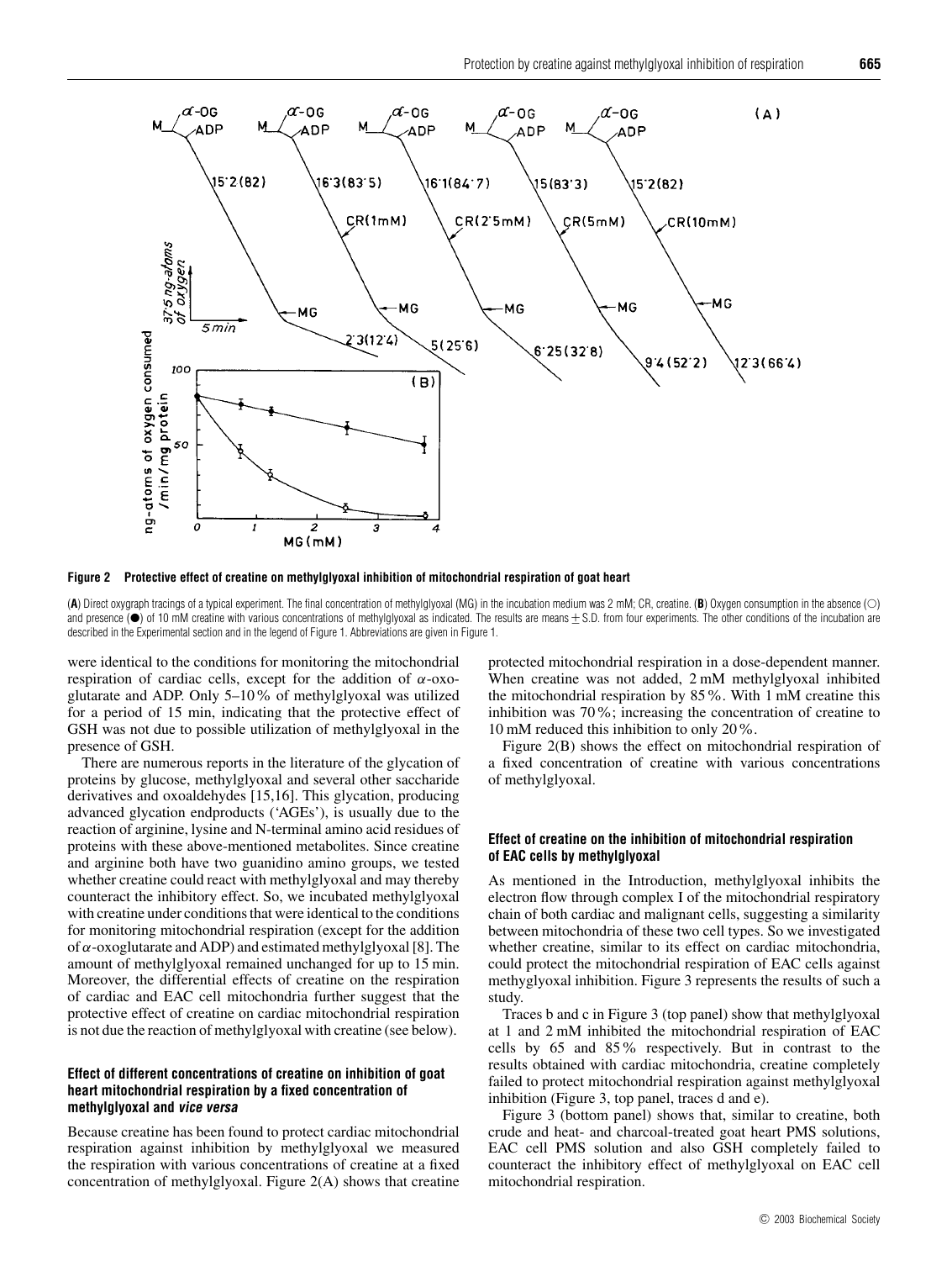



Both panels represent direct oxygraph tracings of typical experiments. Conditions of the assay are described in the Experimental section and in the legend of Figure 1. MG, methylglyoxal; CR, creatine;  $\alpha$ -OG,  $\alpha$ -oxoglutarate, GH, goat heart.

## **Creatine, GSH and protein contents of different tissue PMS**

As presented in Table 1, heart and skeletal muscle PMS could protect against methylglyoxal inhibition of cardiac mitochondrial respiration. A moderate protective effect was observed with other tissue PMS, whereas EAC cell PMS failed to afford any protection. Therefore we estimated the creatine and GSH contents of PMS of different tissues and EAC cells and also their protein contents (Table 4).

With regard to the creatine contents of different tissues, our results agree well with what is available in the literature [13]. In tissues that have maximum creatine content, the corresponding PMS have a maximum protective effect. On the other hand, there was no such correlation between the GSH content and the

protective effect of PMS. Moreover, a much higher amount of GSH than its content in PMS is needed to observe any protective effect by this metabolite.

In consonance with the small amount of creatine and GSH present in PMS of EAC cells, this PMS has no protective effect (Tables 1 and 4).

## **Creatine kinase and glyoxalase I activities in different tissue PMS solutions**

We have also measured in PMS the activities of two important enzymes, glyoxalase I and creatine kinase, which act upon methylglyoxal plus GSH and creatine respectively. The results,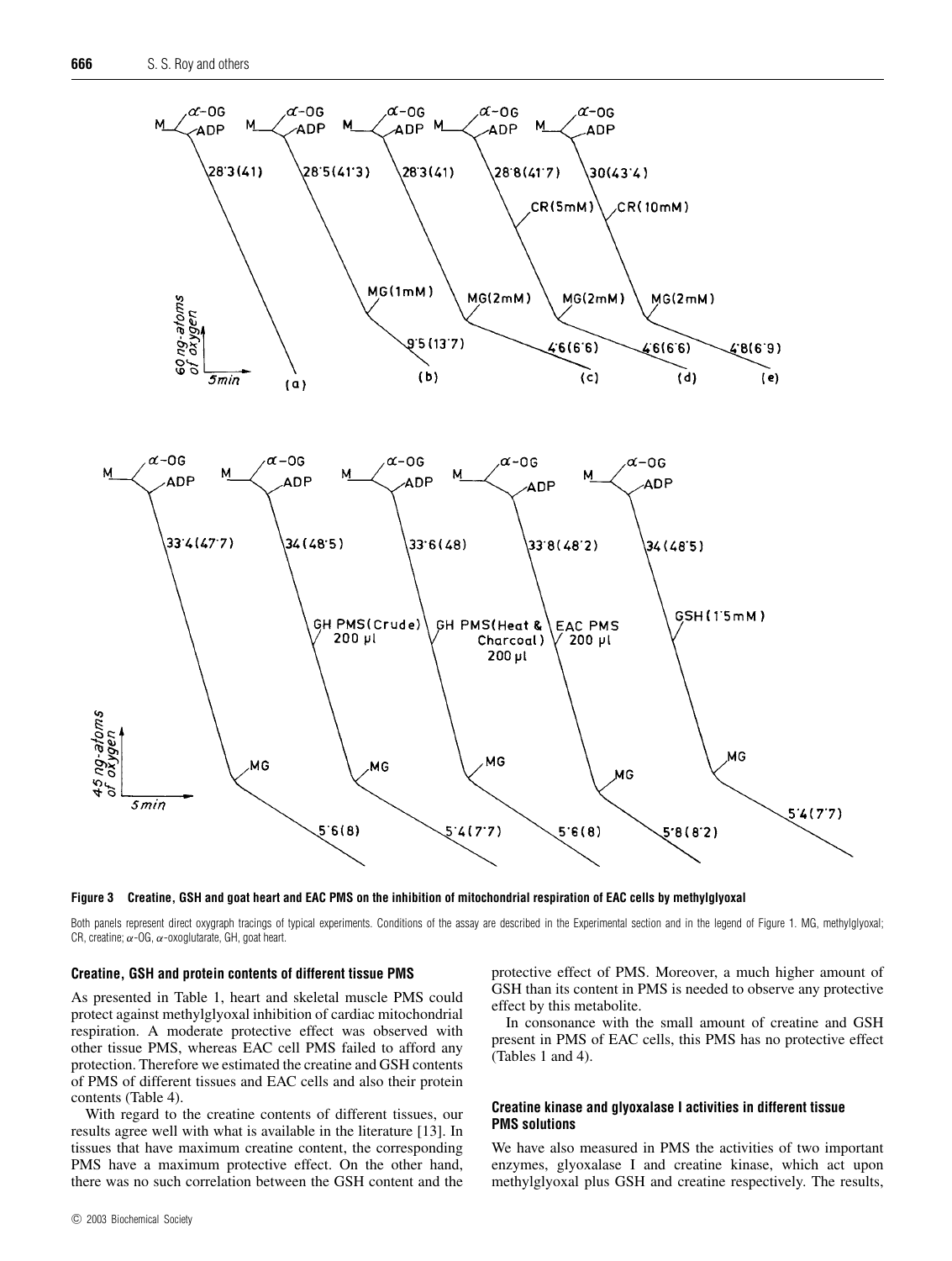The methods for the preparation of different PMS solutions and estimation of creatine, GSH and protein are described in the Experimental section. The data are means  $+ S.D.$  from four experiments.

| <b>PMS</b>      | Creatine ( $\mu$ q/ml) | $GSH(\mu g/ml)$ | Protein (mg/ml) |
|-----------------|------------------------|-----------------|-----------------|
| Goat            |                        |                 |                 |
| Skeletal muscle | $638 + 48$             | $45 + 4$        | $6.9 + 0.7$     |
| Heart           | $300 + 34$             | $119 + 11$      | $7.2 + 0.1$     |
| Liver           | $9.5 + 0.3$            | $237 + 30$      | $13.5 + 1.5$    |
| Kidney          | $30 + 2$               | $200 + 32$      | $9.0 + 1.1$     |
| Spleen          | $32.5 + 0.7$           | $216 + 21$      | $9.8 + 0.3$     |
| Rat             |                        |                 |                 |
| Skeletal muscle | $659 + 30$             | $15 + 2$        | $10.2 + 1.4$    |
| Heart           | $252 + 11$             | $37 + 5$        | $11.8 + 1.1$    |
| Chicken         |                        |                 |                 |
| Skeletal muscle | $585 + 43$             | $62 + 6$        | $13.4 + 1.3$    |
| Heart           | $190 + 20$             | $152 + 17$      | $13.5 + 1.2$    |
| EAC             | $16.7 + 1.9$           | $10.6 + 0.8$    | $2.64 + 0.24$   |

#### **Table 5 Specific activities of creatine kinase and glyoxalase I in different tissue PMS solutions**

The details of the preparation and assay methods are described in the Experimental section. The data are means  $+$  S.D. from four experiments.

|                 | Specific activity (units/mg of protein) |               |  |
|-----------------|-----------------------------------------|---------------|--|
| <b>PMS</b>      | Creatine kinase                         | Glyoxalase I  |  |
| Goat            |                                         |               |  |
| Skeletal muscle | $49 + 0.3$                              | $0.8 + 0.05$  |  |
| Heart           | $18 + 2$                                | $0.42 + 0.08$ |  |
| Liver           | $0.16 + 0.04$                           | $1.5 + 0.1$   |  |
| Kidney          | $0.3 + 0.05$                            | $0.66 + 0.04$ |  |
| Spleen          | $0.5 + 0.06$                            | $0.3 + 0.06$  |  |
| Rat             |                                         |               |  |
| Skeletal muscle | $77 + 10$                               | $1.1 + 0.12$  |  |
| Heart           | $16 + 1.5$                              | $0.39 + 0.06$ |  |
| Chicken         |                                         |               |  |
| Skeletal muscle | $51 + 8$                                | $0.82 + 0.1$  |  |
| Heart           | $11 + 2$                                | $0.45 + 0.05$ |  |
| EAC             | $0.11 + 0.01$                           | $0.24 + 0.03$ |  |

which are presented in Table 5, indicate that the tissues that have higher creatine contents also have higher creatine kinase activities. The maximum activity of creatine kinase and the maximum amount of creatine are present in skeletal muscle, which agree well with results presented in the literature [13].

## **Effect of FDNB on (i) mitochondrial creatine kinase of goat heart and EAC cells and (ii) the protective effect of creatine against methylglyoxal inhibition of mitochondrial respiration**

To investigate whether mitochondrial creatine kinase might be involved in the protective effect of creatine against methylglyoxal inhibition we used FDNB, a potent and specific inhibitor of creatine kinase. We tested the effect of FDNB on creatine kinase of mitochondria of both goat heart and EAC cells. We observed that FDNB (30  $\mu$ M) inhibited the goat heart creatine kinase by about 75%, which is similar to the results available in the literature [17]. Creatine kinase of mitochondria of EAC cells was inhibited by 60% with 30  $\mu$ M FDNB.

#### **Table 6 Effect of FDNB on the protective effect of creatine against methylglyoxal inhibition of mitochondrial respiration of goat heart and EAC cells**

After addition of ADP the oxygen consumption was monitored for at least 15 min. The final concentration of methylglyoxal was 1.5 mM where added. FDNB was dissolved in 80 % ethanol. Appropriate controls indicated that the amount of ethanol that had been transferred in the respiratory media had no effect. The data are means  $\pm$  S.D. from four experiments. Other assay conditions are described in the Experimental section.

|                                      | Rate of oxygen consumption<br>(ng-atom of oxygen/min) |                                 |
|--------------------------------------|-------------------------------------------------------|---------------------------------|
| Addition                             | Before methylglyoxal<br>addition                      | After methylglyoxal<br>addition |
| Goat heart                           |                                                       |                                 |
| None                                 | $17.6 + 1.1$                                          | $4.5 + 0.6$                     |
| Creatine (5 mM)                      | $17.4 + 1.3$                                          | $13.8 + 0.8$                    |
| Creatine (10 mM)                     | $16.8 + 1.0$                                          | $15.3 + 1.1$                    |
| FDNB (30 $\mu$ M)                    | $17.2 + 1.3$                                          | $4.6 + 0.5$                     |
| Creatine (5 mM) + FDNB (30 $\mu$ M)  | $16.8 + 1.2$                                          | $15.6 + 1.3$                    |
| Creatine (10 mM) + FDNB (30 $\mu$ M) | $16.6 + 1.0$                                          | $15.8 + 1.2$                    |
| EAC                                  |                                                       |                                 |
| <b>None</b>                          | $16.2 + 1.2$                                          | $4.2 + 0.7$                     |
| Creatine (10 mM)                     | $16.0 + 1.3$                                          | $4.3 + 0.5$                     |
| FDNB (30 $\mu$ M)                    | $16.7 + 1.1$                                          | $4.6 + 0.8$                     |
| Creatine (10 mM) + FDNB (30 $\mu$ M) | $16.5 + 1.5$                                          | $4.2 + 0.4$                     |

We then tested the effect of FDNB on the protective ability of creatine against methylglyoxal inhibition of mitochondrial respiration of goat heart and EAC cells. Table 6 indicates that FDNB at a concentration of  $30 \mu$ M may have very little augmenting effect on the protective ability of creatine. This may be due to the inhibitory effect of FDNB on mitochondrial creatine kinase. However, a detailed study with various concentrations of creatine, FDNB and methylglyoxal is required to arrive at a definite conclusion.

## **DISCUSSION**

The results presented in this paper show clearly that PMS of cardiac cells can almost completely protect the cardiac mitochondria from the potential deleterious effect of methylglyoxal. Moreover, it appears that creatine present in high amounts in cardiac cells is mainly responsible for this protective effect. GSH also has some protective effect. There may be other unidentified compounds that have some protective ability.

As mentioned, previous publications from our laboratory have demonstrated that methylglyoxal specifically inhibited mitochondrial respiration of malignant and cardiac cells by inhibiting electron flow through complex I, whereas mitochondrial respiration of a wide variety of other normal cells remained completely unaffected [1–4]. Interestingly as shown in the present paper, creatine could not protect the mitochondrial respiration of malignant cells from the inhibitory effect of methylglyoxal, suggesting a possible difference in complex I of cardiac and malignant cells.

Mitochondrial complex I is probably the most complex protein/enzyme in a cell, consisting of at least 42 polypeptides and the coenzyme ubiquinone [18,19]. The number of binding sites for both ubiquinone and inhibitors in mitochondrial complex I is an unresolved question and has been the subject of intense controversy [20–22]. Unique and different as well as overlapping binding sites for ubiquinone and inhibitors have been suggested.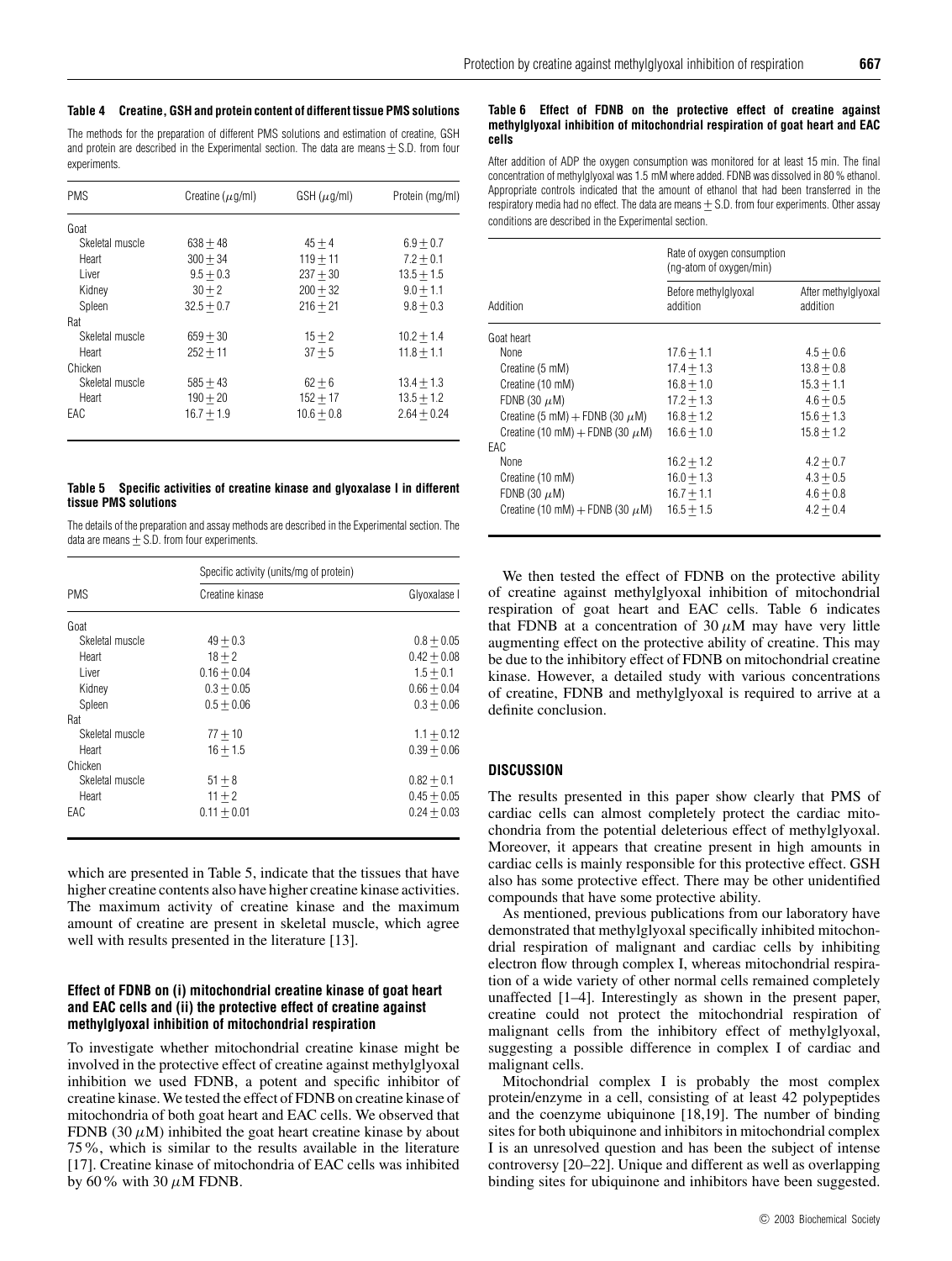Results presented in this and previous publications strongly point to differences that may be present in mitochondrial complex I of cardiac, other normal and malignant cells; since we have observed that methylglyoxal inhibits mitochondrial complex I of cardiac and malignant cells but not of other normal cells. Moreover creatine could protect the mitochondrial respiration of only cardiac cells and not of malignant cells. It seems likely that the effects of methylglyoxal and creatine on mitochondrial complex I can be used to understand the site and nature of binding of the coenzyme and inhibitors and also to understand the difference in complex I in these three cell types.

There are several creatine analogues; most of them are synthetic but some are natural. Some of these analogues are cyclocreatine, ethyl creatine, 3-guani-dinopropionic acid and phosphinic creatine [13]. These analogues can be used to understand the mechanism of the protective action of creatine against methylglyoxal inhibition. However, the mechanism of the protective effect of creatine is at present not clear to us.

To explain the difference between mitochondria of cardiac and EAC cells regarding the effect of methylglyoxal and creatine, the role of mitochondrial creatine transporter cannot be ruled out. It may be speculated that methylglyoxal specifically inhibits the mitochondrial transporter of EAC cells, thereby blocking the entry of creatine into mitochondria and preventing it from reaching the target site for methylglyoxal. Since very few studies had been made previously [13,23] on the mitochondrial creatine transporter it was difficult to study the effect of methylglyoxal on mitochondrial creatine transport. However, in a recent publication, Walzel et al. [24] have demonstrated a mitochondrial creatine transporter activity. It will be interesting to study the effect of methylglyoxal on the activity of this transporter.

The protective effect of glutathione against metyhylglyoxal inhibition does not seem unusual considering the recent study that glutathione depletion results in inhibition of the activity of mitochondrial complex I [25]. It appears that the protective effect of glutathione is not only due to the presence of thiol groups, because other thiol-group-containing reagents such as dithiothreitol and *β*-mercaptoethanol were found to have no effect.

The protective effect of creatine appears to be a windfall for the prospective treatment of cancer. This is because an anticancer drug that inhibits mitochondrial respiration of specifically malignant cells may also inhibit mitochondrial respiration of cardiac cells. But from the results presented in this paper it appears that cardiac cells have an inherent protective device to counteract this possible deleterious effect.

The anti-tumour effect of cyclocreatine has been studied extensively [13]. It has been observed that a combination of cyclocreatine and another anti-cancer drug produced an additive synergistic effect against cellular proliferation [13,26]. Moreover cyclocreatine has a unique mechanism of anti-tumour activity and is well tolerated by cancer patients [13]. Interestingly, normal cell lines that express high levels of creatine kinase were not inhibited by cyclocreatine [27].

A methylglyoxal-based anti-cancer formulation is at present undergoing clinical trials [28]. On the other hand, creatine supplementation in the diet is now popular among sports persons to enhance performance. The use of creatine has also been extended to the medical field for the treatment of energy and neuromuscular-related diseases. No major adverse side effect due to creatine supplementation has been reported [13,29,30].

All these observations suggest that creatine and/or cyclocreatine supplementation with methylglyoxal-based formulation seems worth exploring for the treatment of cancer patients.

This work was supported by grants from Department of Science and Technology and Council of Scientific & Industrial Research, Government of India.

## **REFERENCES**

- 1 Halder, J., Ray, M. and Ray, S. (1993) Inhibition of glycolysis and mitochondrial respiration of Ehrlich ascites carcinoma cells by methylglyoxal. Int. J. Cancer **54**, 443–449
- 2 Ray, S., Dutta, S., Halder, J. and Ray, M. (1994) Inhibition of electron flow through complex I of the mitochondrial respiratory chain of Ehrlich ascites carcinoma cells by methylglyoxal. Biochem. J. **303**, 69–72
- 3 Biswas, S., Ray, M., Misra, S., Dutta, D. P. and Ray, S. (1997) Selective inhibition of mitochondrial respiration and glycolysis in human leukaemic leucocytes by methylglyoxal. Biochem. J. **323**, 343–348
- 4 Ray, S., Biswas, S. and Ray, M. (1997) Similar nature of inhibition of mitochondrial respiration of heart tissue and malignant cells by methylglyoxal. A vital clue to understand the biochemical basis of malignancy. Mol. Cell. Biochem. **171**, 95–103
- 5 Ray, S. and Ray, M. (1997) Does excessive adenosine 5 -triphosphate formation in cells lead to malignancy? A hypothesis on cancer. Med. Hypotheses **48**, 473–476
- 6 Smith, A. L. (1967) Preparation, properties, and conditions for assay of mitochondria: slaughterhouse material, small-scale. Methods Enzymol. **10**, 81–86
- 7 Elliott, K. A. C. (1955) Tissue slice technique. Methods Enzymol. **1**, 3–9
- 8 Cooper, R. A. (1975) Methylglyoxal synthase. Methods Enzymol. **41**, 502–508
- 9 Oser, B. L. (1965) Muscular tissue. In Hawk's Physiological Chemistry (Oser, B. L., ed.), pp. 213–232, McGraw-Hill Book Company, New York
- 10 Akerboom, T. P. M. and Sies, H. (1981) Assay of glutathione; glutathione disulfide, and glutathione mixed disulfides in biological samples. Methods Enzymol. **77**, 373–382
- 11 Layne, E. (1957) Spectrophotometric and turbidimetric methods for measuring proteins. Methods Enzymol. **3**, 447–454
- 12 Mannervik, B., Aronsson, A.-C. and Tibbelin, G. (1982) Glyoxalase I from human erythrocytes. Methods Enzymol. **90**, 535–541
- 13 Wyss, M. and Kaddurah-Daouk, R. (2000) Creatine and creatinine metabolism. Physiol. Rev. **80**, 1107–1213
- 14 Thornalley, P. J. (1990) The glyoxalase system: new developments towards functional characterization of a metabolic pathway fundamental to biological life. Biochem. J. **269**, 1–11
- 15 Ahmed, N., Argirov, O. K., Minhas, H. S., Cordeiro, C. A. A. and Thornalley, P. J. (2002) Assay of advanced glycation endproducts (AGEs): surveying AGEs by chromatographic assay with derivatization by 6-aminoquinolyl-N-hydroxysuccinimidyl-carbamate and application to  $N_e$ -carboxymethyl-lysine- and  $N_e$ -(1-carboxyethyl)lysine-modified albumin. Biochem. J. **364**, 1–14
- 16 Thornalley, P. J., Yurek-George, A. and Argirov, O. K. (2000) Kinetics and mechanism of the reaction of aminoguanidine with the alpha-oxoaldehydes glyoxal, methylglyoxal, and 3-deoxyglucosone under physiological conditions. Biochem. Pharmacol. **60**, 55–65
- 17 Yong, W. C. T. and Dubick, M. (1977) Inhibition of cardiac creatine phosphokinase by fluorodinitrobenzene. Life Sci. **21**, 1171–1178
- 18 Hatefi, Y. (1985) The mitochondrial electron transport and oxidative phosphorylation system. Annu. Rev. Biochem. **54**, 1015–1069
- 19 Walker, J. E. (1992) The NADH: ubiquinone oxidoreductase (complex I) of respiratory chains. Q. Rev. Biophys. **25**, 253–324
- 20 Okun, J. G., Lümmen, P. and Brandt, U. (1999) Three classes of inhibitors share a common binding domain in mitochondrial complex I (NADH: ubiquinone oxidoreductase). J. Biol. Chem. **274**, 2625–2630
- 21 Okun, J. G., Zickermann, V. and Brandt, U. (1999) Properties of the common inhibitor-binding domain in mitochondrial NADH-dehydrogenase (complex I). Biochem. Soc. Trans. **27**, 596–601
- 22 Tormo, J. R. and Estornell, E. (2000) New evidence for the multiplicity of ubiquinone- and inhibitor-binding sites in the mitochondrial complex I. Arch. Biochem. Biophys. **381**, 241–246
- 23 Snow, R. J. and Murphy, R. M. (2001) Creatine and the creatine transporter: a review. Mol. Cell. Biochem. **224**, 169–181
- 24 Walzel, B., Speer, O., Zanolla, E., Eriksson, O., Bernardi, P. and Walliman, T. (2002) Novel mitochondrial creatine transport activity: implications for intracellular creatine compartments and bioenergetics. J. Biol. Chem. **277**, 37503–37511
- 25 Jha, N., Jurma, O., Lalli, G., Liu, Y., Pettus, E. H., Greenamyre, J. T., Liu, R.-M., Forman, H. J. and Anderson, J. K. (2000) Glutathione depletion in PC 12 results in selective inhibition of mitochondrial complex I activity. J. Biol. Chem. **275**, 26096–26101
- 26 Hoosein, N. M., Martin, K. J., Abdul, M., Logothetis, C. J. and Kaddura-Daouk, R. (1995) Antiproliferative effects of cyclocreatine on human prostatic carcinoma cells. Anticancer Res. **15**, 1339–1342